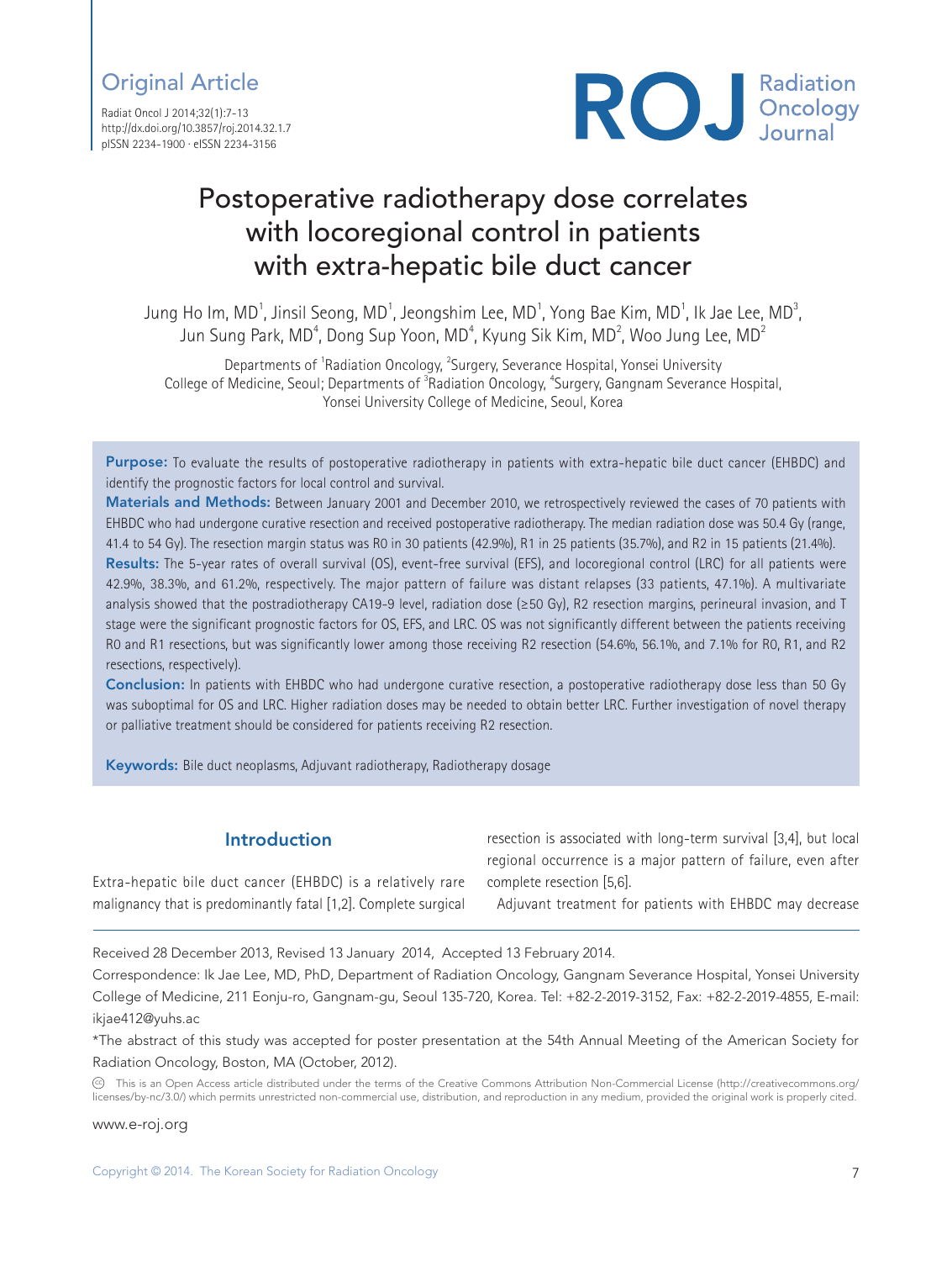locoregional recurrence and improve survival; however, such treatment is administered according to the physician's preference or institutional policy. Because EHBDC is relatively rare, there are few randomized controlled trials evaluating treatment options, and most of the relevant reports are from retrospective studies. The benefits of adjuvant radiotherapy (RT) and/or chemotherapy in resectable patients are therefore poorly defined. Several reports suggest that adjuvant RT has no effect on survival [7,8]. However, some reports suggest that adjuvant RT could improve locoregional control and survival [9-17].

 We analyzed single-institutional outcomes for patients with resected EHBDC who underwent adjuvant RT to evaluate the effects of adjuvant RT and identify survival rates, patterns of treatment failure, and prognostic factors.

## Materials and Methods

#### **1. Study design and patient characteristics**

Between January 2001 and December 2010, 78 patients with EHBDC underwent curative resection and postoperative RT at the Severance Hospital or Gangnam Severance Hospital in Seoul, Korea. The eligibility criteria for this study were pathologically confirmed EHBDC adenocarcinoma, no distant metastasis, no other previous or current malignancies or newly developed malignancies after curative resection, a maximum Eastern Cooperative Oncology Group performance status of two, and a radiation dose greater than 40 Gy. Patients who died after surgery from postoperative complications or comorbidities and those with carcinoma of the intrahepatic bile ducts, gallbladder, or ampulla of Vater were excluded. A total of eight patients were excluded, and 70 patients were retrospectively analyzed.

 The disease stage for all patients was determined according to the sixth edition of the American Joint Committee on Cancer (AJCC) system. The resection margins were classified as negative resection margins (R0), microscopic residual tumor (R1), or macroscopic residual tumor (R2).

 The characteristics of the 70 patients are summarized in Table 1. The median age was 63 years (range, 37 to 79 years), and there were 42 males and 28 females. The location of the primary tumor was the perihilar bile duct in 26 patients and distal in 44 patients. Fifty-two patients (74.3%) and 12 patients (17.1%) had a serum carbohydrate antigen (CA) 19-9 level greater than the upper normal limit (37 U/ mL) before resection and after radiotherapy, respectively.

#### **Table 1.** Patient characteristics

| Characteristic                           | No. of patients (%) |
|------------------------------------------|---------------------|
| Age (yr), median (range)                 | 63 (37-79)          |
| Sex                                      |                     |
| Male                                     | 42 (60.0)           |
| Female                                   | 28 (40.0)           |
| Tumor location                           |                     |
| Perihilar                                | 26 (37.1)           |
| Distal                                   | 44 (62.9)           |
| Preoperative CA19-9 (U/mL)               |                     |
| $<$ 37                                   | 18 (25.7)           |
| >37                                      | 52 (74.3)           |
| Postradiotherapy CA19-9 (U/mL)           |                     |
| $<$ 37                                   | 58 (82.9)           |
| >37                                      | 12(17.1)            |
| Surgical procedure                       |                     |
| Bile duct resection                      | 31 (44.3)           |
| Liver lobectomy with bile duct resection | 15(21.4)            |
| PPPD                                     | 24 (34.3)           |
| Concurrent chemotherapy                  |                     |
| Yes                                      | 38 (54.3)           |
| Nο                                       | 32(45.7)            |
| Radiation dose (Gy)                      |                     |
| $<$ 50                                   | 28 (40.0)           |
| >50                                      | 42 (60.0)           |
| Residual tumor                           |                     |
| R0 resection                             | 30(42.9)            |
| R1 resection                             | 25 (35.7)           |
| R2 resection                             | 15 (21.4)           |
| Histologic grade                         |                     |
| Well differentiated                      | 17 (24.3)           |
| Moderately differentiated                | 43 (61.4)           |
| Poorly differentiated                    | 8(11.4)             |
| Not specified                            | 2(2.9)              |
| Perineural invasion                      |                     |
| Yes                                      | 20(28.6)            |
| No                                       | 50 (71.4)           |
| Lymphovascular invasion                  |                     |
| Yes                                      | 55 (78.6)           |
| No                                       | 15 (21.4)           |
| T stage                                  |                     |
| T <sub>2</sub>                           | 37 (52.9)           |
| T3                                       | 25 (35.7)           |
| T <sub>4</sub>                           | 8(11.4)             |
| N stage                                  |                     |
| N <sub>0</sub>                           | 39 (55.7)           |
| N1                                       | 31 (44.3)           |

CA, carbohydrate antigen; PPPD, pylorus-preserving pancreaticoduodenectomy.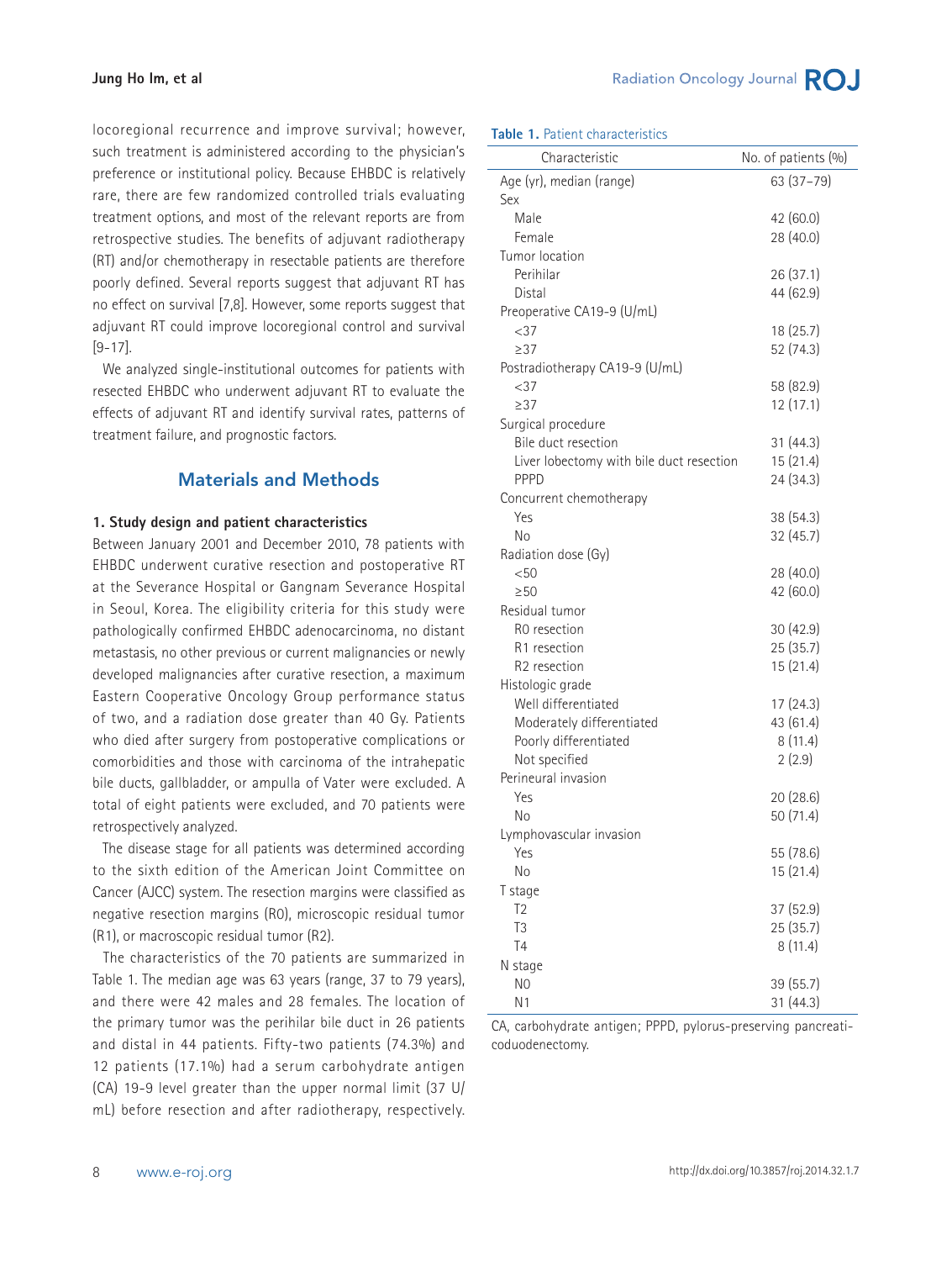**RO** Radiation Oncology Journal

Resection was limited to the bile duct alone in 31 patients because of old age, comorbidity, limited tumor extent, or poor liver function. Fifteen patients underwent bile duct resection with liver resection, and 24 patients underwent pylorus-preserving pancreaticoduodenectomy. Thirty-two patients (45.7%) received postoperative RT alone, and 38 patients (54.3%) underwent postoperative RT and concurrent chemoradiotherapy. Thirty patients (42.9%), 25 patients (35.7%), and 15 patients (21.4%) had R0, R1, and R2 resection margins, respectively. Regional lymph node metastasis was found after lymph node dissection in 31 patients (44.3%).

#### **2. Adjuvant therapy**

Postoperative RT is typically recommended for patients who have positive resection margins. Patients with negative resection margins received postoperative RT according to the physician's preference. The RT was generally started 4 to 6 weeks (median, 40 days) after resection. All the patients were treated with three-dimensional conformal radiotherapy (3DCRT). The clinical target volume included the primary tumor bed with a 1- to 2-cm margin and the regional lymphatics. The planning target volume included the clinical target volume and a uniform 0.5-cm margin. External beam RT (EBRT) was delivered with multiple fields using megavoltage photon beams at 1.8 Gy daily for 5 days each week. A total radiotherapy dose is determined by not margin status (Table 2) but the physician's preference or organ-at-risk (duodenum, stomach). All treatment plans were determined individually, considering the planning target volume and organs-at-risk (e.g., duodenum, liver, and kidney). The median radiation dose was 50.4 Gy (range, 41.4 to 54 Gy), and 42 patients (60%) received a dose of 50 Gy or more. Concomitant 5-fluorouracilbased or gemcitabine-based chemotherapy was administered concurrently by the referring physician's preference. Two cycles

|      | Table 2. Association between resection margin and radiation |  |  |  |
|------|-------------------------------------------------------------|--|--|--|
| dose |                                                             |  |  |  |

|                          | Radiation dose (Gy) |          |         |
|--------------------------|---------------------|----------|---------|
|                          | < 50                | >50      | p-value |
| Resection margin         |                     |          | 0.543   |
| R <sub>0</sub> resection | 14(50.0)            | 16(38.1) |         |
| R1 resection             | 8(28.6)             | 17(40.5) |         |
| R <sub>2</sub> resection | 6(21.4)             | 9(21.4)  |         |

Values are presented as number (%).

The p-value was calculated by chi-square test.

#### **3. Statistical analysis**

Survival was calculated from the date of surgical resection. The time of each recurrence event was measured from the date of the surgery to the date of the recurrence. Locoregional recurrence was defined as any recurrence in the primary tumor bed and regional lymphatic areas. Distal recurrence was defined as the appearance of disease in the systemic organ, peritoneum, or distant lymph nodes.

 Resection margin and radiation dose were compared using the chi-square test. The survival rates were calculated using Kaplan-Meier methods. The assessment of prognostic factors for survival was performed using the log-rank test and the Cox proportional hazards model.

## Results

#### **1. Survival**

The median follow-up time was 63 months (range, 30 to 127 months) for the surviving patients. Of the 70 patients, 21 (30.0%) survived at least until the end of the follow-up period. The median overall survival time was 45 months. The 5-year overall survival (OS), event-free survival (EFS), and locoregional control (LRC) rates were 42.9%, 38.3%, and 61.2%, respectively (Fig. 1).

#### **2. Patterns of failure**

The site of recurrence was evaluated in all patients over the entire follow-up period (Table 3). There were a total of 55 failures in 39 patients (55.7%), and distant metastasis was the dominant type of failure. Locoregional recurrence occurred in 22 patients (31.4%), and distant metastasis occurred in 33 patients (47.1%). Locoregional recurrences were the first event in 20 patients (28.6%), and distant relapse occurred first in 31 patients (44.3%). Sixteen patients had both locoregional relapse and distant metastasis during the follow-up period. The liver was the most common primary metastatic recurrence site (13 patients).

#### **3. Prognostic factors**

The results of the univariate analysis of OS, EFS, and LRC are summarized in Table 4. The univariate analysis showed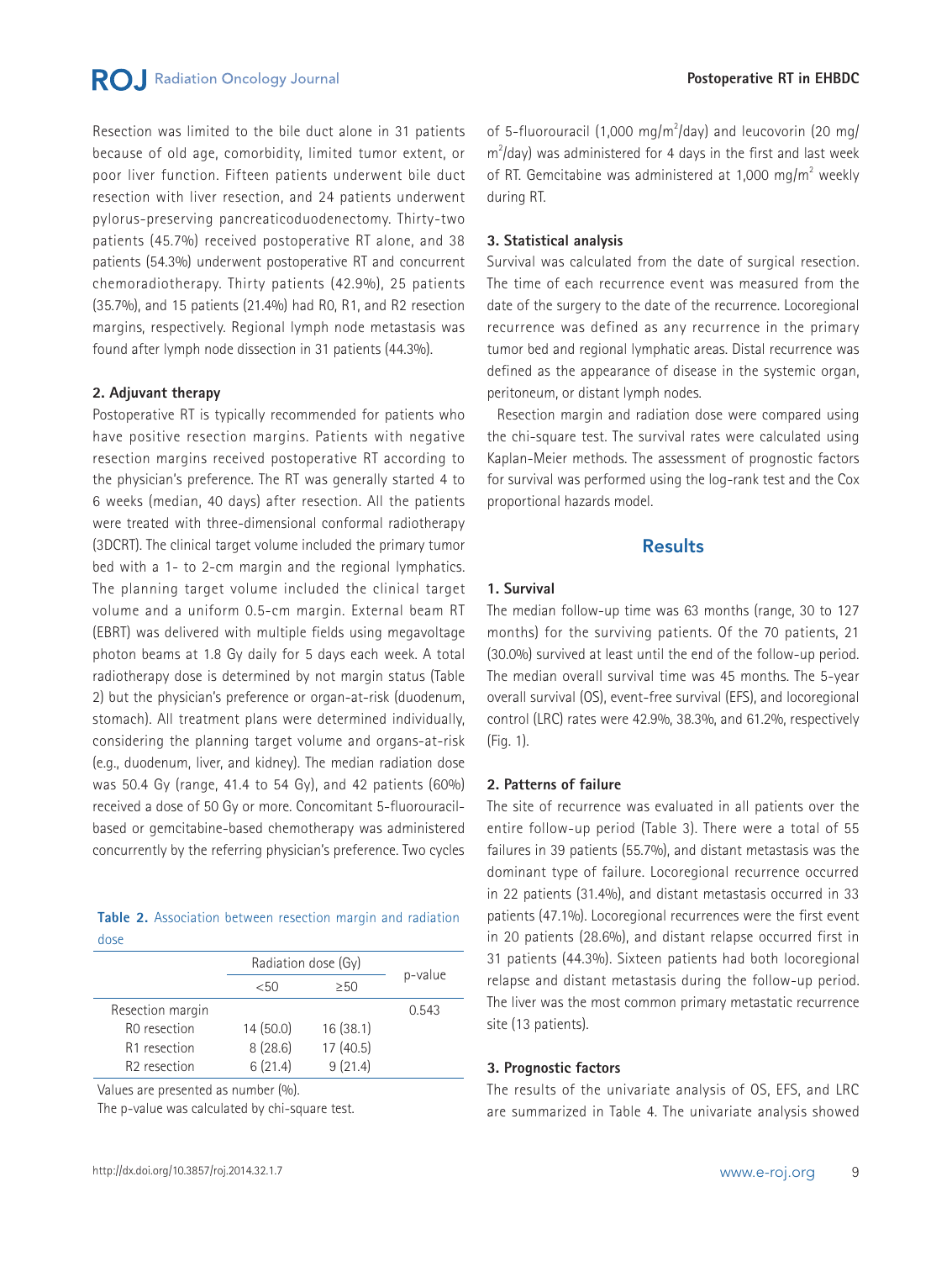

**Fig. 1.** Overall survival (OS), event-free survival (EFS), and locoregional control (LRC) rates for all 70 patients who underwent postoperative radiotherapy.

that a postradiotherapy CA19-9 level of at least 37 U/ mL, the resection margin, and perineural invasion were independent prognostic factors for  $OS$  ( $p < 0.05$ ). The postradiotherapy CA19-9 level, the resection margin, and the N stage were significant prognostic factors for EFS ( $p <$ 0.05). The postradiotherapy CA19-9 level, the radiation dose, the resection margin, and the lymphovascular invasion were significant prognostic factors for LRC ( $p < 0.05$ ).

 The results of the multivariate analysis of OS, EFS, and LRC are shown in Table 5. A postradiotherapy CA19-9 level of at least 37 U/mL, a radiation dose of at least 50 Gy, the perineural invasion, and the T stage were significant prognostic factor for OS, EFS, and LRC ( $p < 0.05$ ).

 The patients with R0 and R1 resection margins had similar 5-year OS, EFS, and LRC rates (54.6% and 56.1%, 48.8% and 50.9%, and 81.9% and 78.2%, respectively). The patients with R2 resection margins had significantly lower 5-year OS, EFS, and LRC rates (7.1%, 6.7%, and 10.0%, respectively) (Table 4). R2 resection was a significant prognostic factor for  $OS$  (p = 0.001), EFS ( $p < 0.001$ ), and LRC ( $p < 0.001$ ) in the multivariate analysis (Table 5).

## Discussion and Conclusion

We retrospectively analyzed 70 patients with EHBDC who had undergone curative resection and adjuvant radiotherapy. Distant metastases were more common than locoregional failures. The postradiotherapy CA19-9 level, the radiation dose, the resection margin, the perineural invasion, and the T stage were independent prognostic factors for OS, EFS, and LRC.

|                             |  |  | <b>Table 3.</b> Patterns of first and total recurrence over the entire |  |  |
|-----------------------------|--|--|------------------------------------------------------------------------|--|--|
| follow-up period $(n = 70)$ |  |  |                                                                        |  |  |

|            | First recurrence | Total recurrence |
|------------|------------------|------------------|
| I RF       | 20(28.6)         | 22(31.4)         |
| DF         | 31(44.3)         | 33(47.1)         |
| $LRF + DF$ | 12(17.1)         | 16(22.9)         |

Values are presented as number (%).

LRF, locoregional failure; DF, distant failure.

 Locoregional recurrence can cause bile duct obstruction and hepatic failure and subsequently lead to mortality. Adjuvant RT may increase EFS and OS by improving locoregional disease control. A previous study found that 59% of patients with hilar cholangiocarcinoma experienced locoregional recurrence [6]. In another study, locoregional relapse occurred in 54.7% of patients with middle and distal bile duct cancers [18]. These results suggest that locoregional disease recurrence rates following surgery alone were high. Postoperative RT with or without chemotherapy has been used to decrease locoregional recurrence rates. The first recurrence event was locoregional in 20 patients (28.6%) in the present study. Other studies found that the locoregional relapse rate for patients undergoing adjuvant RT was 17% to 24% [9,12,14-16,19,20]. These findings suggest that adjuvant RT reduces the locoregional recurrence rate.

 Our findings that the 5-year OS and LRC rates were 42.9% and 61.2%, respectively, are comparable to those of several other recent retrospective studies. Several investigators reported that the 5-year LRC rate for patients receiving adjuvant RT was 59% to 70% [12,14,16,19,20], and the 5-year OS was 35% to 45% [12,14,16,19,20].

 In our study, the major pattern of recurrence was distant metastasis. Other studies also reported that distant metastasis was the major pattern of recurrence (44% to 52%) in patients undergoing adjuvant RT [15,19,20]. Oh et al. [21] reported that failures caused by distant metastasis occurred in 42% of patients. Among patients undergoing surgery alone, however, the most common failure pattern was locoregional [14,15]. Adjuvant RT, therefore, appears to shift the major cause of treatment failure from locoregional recurrence to distant metastasis. These findings suggest that more effective systemic chemotherapies should be considered to decrease distant metastasis in patients undergoing adjuvant RT.

 Several studies have shown that there were no significant differences in the 5-year OS rates between patients receiving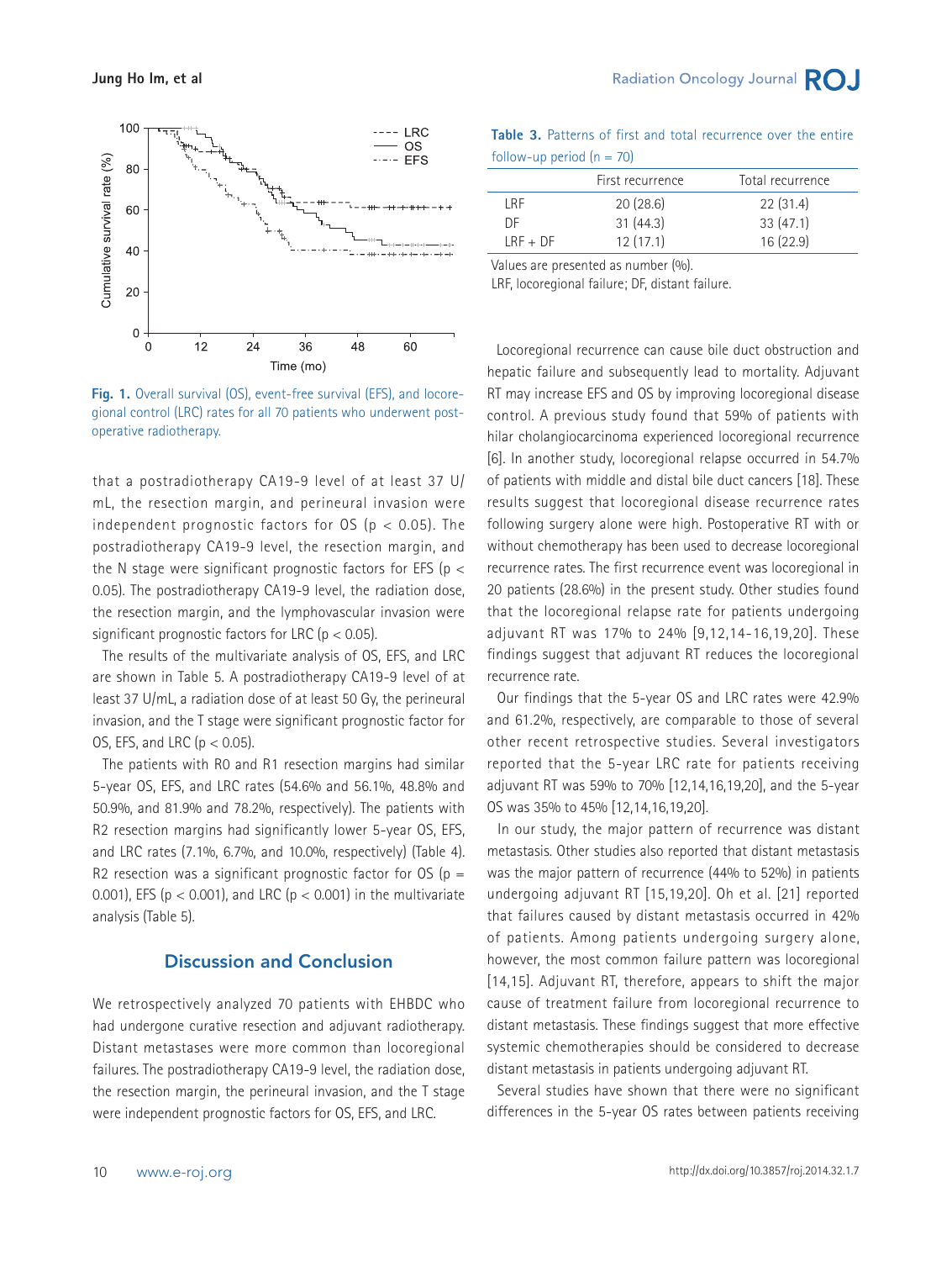#### **Table 4.** Univariate analysis of prognostic factors

|                                |       |      |         |      | 5-yr survival rate (%) |            |         |
|--------------------------------|-------|------|---------|------|------------------------|------------|---------|
| Prognostic factor              | No.   | OS   | p-value | EFS  | p-value                | <b>LRC</b> | p-value |
| Age (yr)                       |       |      | 0.956   |      | 0.926                  |            | 0.364   |
| $\leq 60$                      | 24    | 40.1 |         | 37.9 |                        | 53.5       |         |
| $>60$                          | 46    | 44.7 |         | 38.5 |                        | 66.1       |         |
| Sex                            |       |      | 0.254   |      | 0.776                  |            | 0.656   |
| Male                           | 42    | 37.8 |         | 40.1 |                        | 57.8       |         |
| Female                         | 28    | 52.1 |         | 35.5 |                        | 65.5       |         |
| Tumor location                 |       |      | 0.092   |      | 0.180                  |            | 0.254   |
| Perihilar                      | 26    | 30.4 |         | 31.3 |                        | 57.9       |         |
| Distal                         | 44    | 50.4 |         | 43.4 |                        | 64.6       |         |
| Preoperative CA19-9 (U/mL)     |       |      | 0.197   |      | 0.083                  |            | 0.712   |
| $<$ 37                         | 18    | 49.7 |         | 53.3 |                        | 60.4       |         |
| $\geq$ 37                      | 52    | 40.2 |         | 32.6 |                        | 62.0       |         |
| Postradiotherapy CA19-9 (U/mL) |       |      | < 0.001 |      | 0.001                  |            | 0.001   |
| $<$ 37                         | 58    | 50.2 |         | 44.3 |                        | 66.6       |         |
| $\geq$ 37                      | 12    | 9.1  |         | 9.5  |                        | 34.3       |         |
| Concurrent chemotherapy        |       |      | 0.158   |      | 0.123                  |            | 0.984   |
| Yes                            | 38    | 48.7 |         | 46.6 |                        | 61.1       |         |
| No                             | 32    | 36.9 |         | 29.2 |                        | 61.0       |         |
| Radiation dose (Gy)            |       |      | 0.109   |      | 0.115                  |            | 0.043   |
| < 50                           | 28    | 34.6 |         | 32.8 |                        | 50.8       |         |
| $\geq 50$                      | 42    | 48.0 |         | 42.3 |                        | 68.5       |         |
| Resection margin               |       |      | 0.028   |      | 0.028                  |            | < 0.001 |
| R0 resection                   | 30    | 54.6 |         | 48.8 |                        | 81.9       |         |
| R1 resection                   | 25    | 56.1 |         | 50.9 |                        | 78.2       |         |
| R2 resection                   | 15    | 7.1  |         | 6.7  |                        | 10.0       |         |
| Histologic grade               |       |      | 0.968   |      | 0.749                  |            | 0.454   |
| WD/MD                          | 60    | 42.5 |         | 36.8 |                        | 58.5       |         |
| PD                             | $8\,$ | 50.0 |         | 56.3 |                        | 87.5       |         |
| Perineural invasion            |       |      | 0.031   |      | 0.138                  |            | 0.099   |
| Yes                            | 50    | 35.0 |         | 35.6 |                        | 56.4       |         |
| <b>No</b>                      | 20    | 63.2 |         | 47.0 |                        | 74.6       |         |
| Lymphovascular invasion        |       |      | 0.432   |      | 0.114                  |            | 0.034   |
| Yes                            | 15    | 35.7 |         | 26.7 |                        | 40.4       |         |
| N <sub>o</sub>                 | 55    | 45.2 |         | 41.6 |                        | 67.0       |         |
| T stage                        |       |      | 0.072   |      | 0.114                  |            | 0.264   |
| T <sub>2</sub>                 | 37    | 46.3 |         | 42.2 |                        | 63.6       |         |
| $T3-4$                         | 33    | 38.9 |         | 33.4 |                        | 58.5       |         |
| N stage                        |       |      | 0.083   |      | 0.034                  |            | 0.275   |
| N <sub>0</sub>                 | 39    | 48.6 |         | 45.2 |                        | 63.7       |         |
| N <sub>1</sub>                 | 31    | 35.2 |         | 30.3 |                        | 58.9       |         |

OS, overall survival; EFS, event-free survival; LRC, locoregional control; CA, carbohydrate antigen; WD, well differentiated; MD, moderately differentiated; PD, poorly differentiated.

R0 resections and those receiving R1 resections [19-21]. These reports suggest that adjuvant RT might help to control microscopic residual tumors, which translates into OS benefits. Our results support such a hypothesis. However, LRC in patients receiving R2 resection was poor [19,22]. Koh et al. [22] found that 2-year and median LRC in patients with gross residual disease were 37% and 15.5 months, respectively. Park et al. [19] reported that 5-year LRC and OS for patients with R2 resection were 0.0%. Todoroki et al. [9] reported that 13 of 14 patients with R2 resection received adjuvant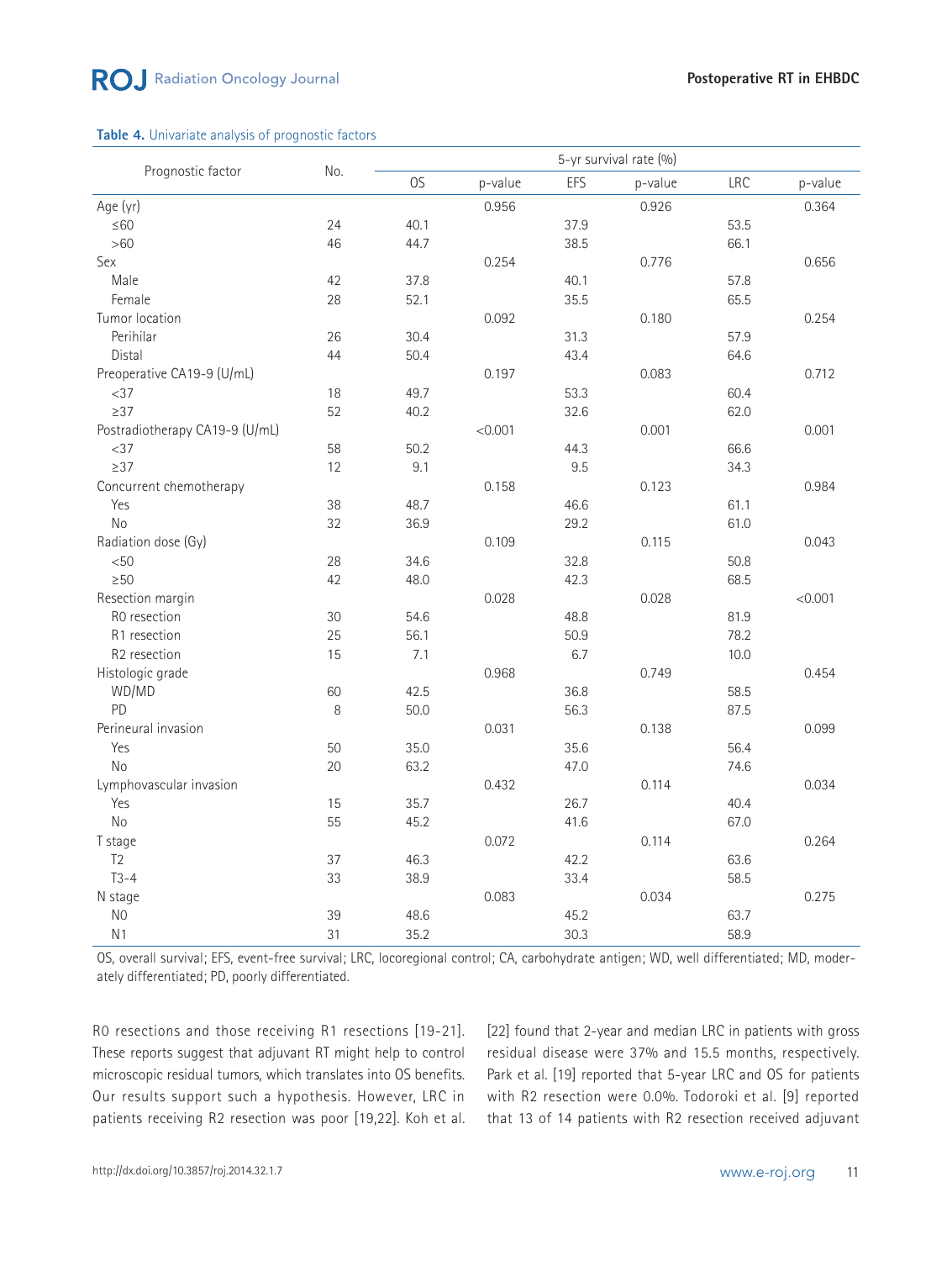| Variable                                                                                                                                        | $5-yr$ OS                  |         | $5-yr$ EFS              |         | $5-yr$ LRC                   |         |
|-------------------------------------------------------------------------------------------------------------------------------------------------|----------------------------|---------|-------------------------|---------|------------------------------|---------|
|                                                                                                                                                 | HR (95% CI)                | p-value | HR (95% Cl)             | p-value | HR (95% Cl)                  | p-value |
| Tumor location (perihilar duct)                                                                                                                 | $1.899(0.868 - 4.155)$     | 0.108   |                         |         |                              |         |
| Preoperative CA19-9 (237 U/mL)                                                                                                                  |                            |         | $1.963(0.791 - 4.871)$  | 0.146   |                              |         |
| Postradiotherapy CA19-9 (237 U/mL)                                                                                                              | $3.154(1.358 - 7.324)$     | 0.008   | $2.606(1.171 - 5.799)$  | 0.019   | 7.638 (2.513-23.218)         | 0.001   |
| Radiation dose (≥50 Gy)                                                                                                                         | $0.278$ $(0.126 - 0.615)$  | 0.002   | $0.290(0.139 - 0.607)$  | 0.001   | $0.144(0.053 - 0.396)$       | 50.001  |
| Resection margin                                                                                                                                |                            |         |                         |         |                              |         |
| R1 resection                                                                                                                                    | 1.530-3.926)<br>1.443(     | 0.473   | $1.911 (0.815 - 4.482)$ | 0.136   | 2.128 (0.516-8.780)          | 0.296   |
| R <sub>2</sub> resection                                                                                                                        | $.739 - 9.818$<br>4.132 (1 | 0.001   | 4.980 (2.152-11.522)    | 0.001   | $39.943$ $(9.109 - 175.141)$ | 0.001   |
| Perineural invasion (positive)                                                                                                                  | $.829 - 11.671$<br>1,620(1 | 0.001   | 2.515 (1.067-5.925)     | 0.035   | 13.271 (3.214-54.798)        | 50.001  |
| -ymphovascular invasion (positive)                                                                                                              |                            |         |                         |         | $0.754(0.224 - 2.534)$       | 0.648   |
| Tstage (T3-4)                                                                                                                                   | 2.810 (1.265-6.239)        | 0.011   | 2.091 (1.026-4.260)     | 0.042   | 3.832 (1.066-13.784)         | 0.040   |
| N stage (N1)                                                                                                                                    |                            |         | $1.593(0.775 - 3.275)$  | 0.205   |                              |         |
| HR, hazard ratio; CI, confidence interval; OS, overall survival; EFS, event-free survival; LRC, locoregional control; CA, carbohydrate antigen. |                            |         |                         |         |                              |         |

EBRT alone (2 patients) or intraoperative RT (IORT) alone (6 patients), or EBRT + IORT (5 patients). The 5-year OS was 0.0% [9]. Our multivariate analysis showed that R2 resection was a significant prognostic factor for OS ( $p = 0.001$ ), EFS ( $p <$ 0.001), and LRC ( $p < 0.001$ ). The 5-year OS rate was only 7.1% among patients receiving R2 resection. We therefore suggest that clinical trials using updated modalities, such as intensitymodulated radiotherapy (IMRT) and targeted agent or palliative treatment, is needed for these patients.

 The effect of higher radiation doses in patients receiving EBRT has rarely been analyzed. Todoroki et al. [9] reported that for patients receiving R1 resection, treatment with EBRT and intraoperative RT yielded the best 5-year survival rate compared with treatment with either intraoperative RT or EBRT alone. All of the patients in our study received EBRT alone, and the multivariate analysis showed that the radiation dose was a significant prognostic factor for OS, EFS, and LRC (p < 0.05 for each measure); a radiation dose less than 50 Gy was associated with suboptimal LRC and OS. We therefore suggest using a radiation dose greater than 50 Gy for adjuvant RT in patients with EHBDC. When adjuvant RT is delivered at a dose greater than 50 Gy, we recommend using conformal treatment (3DCRT or IMRT) to reduce normal tissue complications through organ-at-risk sparing.

 Park et al. [19] found that the CA19-9 level was an important prognostic indicator after surgery or postoperative RT in patients with EHBDC. Likewise, we also found that the postradiotherapy CA19-9 level was a significant prognostic factor. Park et al. [19] suggested that more aggressive treatment should be considered for patients in whom the CA19-9 level remains elevated after postoperative RT. These patients likely need additional strategies to improve their outcomes.

 There are some limitations to our study. The study is retrospective in nature, and unrecognized biases could not be considered. In addition, the RT volume and radiation dose were applied according to the physician's preference. The chemotherapy regimen was also determined according to the physician's preference. Therefore, heterogeneous treatments might be a confounding factor. We did not analyze treatmentrelated toxicity.

 In conclusion, adjuvant RT for patients with EHBDC undergoing curative resection can reduce locoregional recurrence, which can translate into an OS benefit. Furthermore, adjuvant RT with a dose higher than 50 Gy might improve local control. The 5-year OS rate in patients with

**Table 5.** Multivariate analysis of prognostic factors

Table 5. Multivariate analysis of prognostic factors